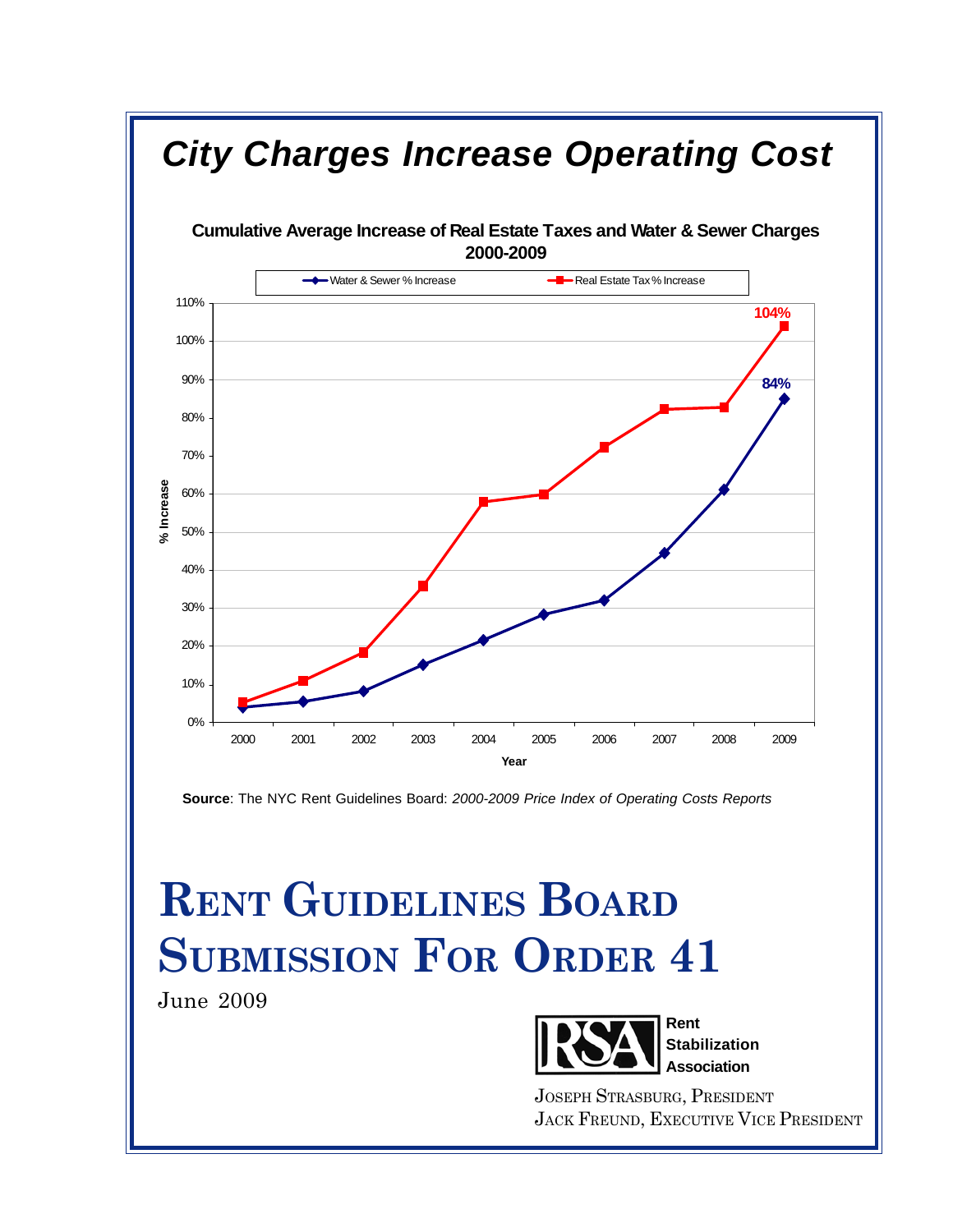# **Summary**

Years of inadequate rent guideline increases, capped by recession economics, have forced rent stabilized property owners into a position similar to that which marked the wave of housing deterioration and abandonment of the 1970's.

Over the last eight years, the RGB has granted rent guideline increases roughly equal to increases in the overall consumer price index. But, over the same period of time, building operating costs have increased at approximately twice the rate of overall inflation. In other words, for eight years, the RGB has established rent guidelines that cover only half the increase in building operating costs.

A strong housing market and some relaxation of the rent laws have allowed some owners to compensate for some of the shortfall. But now the weakened economy has dealt two blows to all property owners: they are paying substantially higher municipal levies to make up for City budget shortfalls at the same time that market pressures are reducing their rental income.

The current economics of increased costs and reduced income cannot be sustained. And the RGB can help by providing rent increases that are realistically related to the increase in operating costs. With a relatively modest measured increase in costs this year, the RGB can achieve its mandate by enacting rent increases above the 4% Price Index while still maintaining affordable rent increases for tenants.

The Price Index is not a precise measure and fails to capture many real cost increases as well as new costs that are imposed on owners. This Submission details the deficiencies of the PIOC this year.

Regardless of the level of rent increase this year, we urge the Board to continue the minimum rent adjustment instituted under the current guideline. This Submission details why the minimum rent adjustment is both necessary and equitable.

The owners of rent stabilized properties are the largest providers of affordable housing in New York City. But their ability to provide decent housing is threatened if the RGB again fails to provide adequate levels of rent increase. This Submission details why, this year, in this recessionary environment, the scales should be balanced in favor of owners rather than tenants.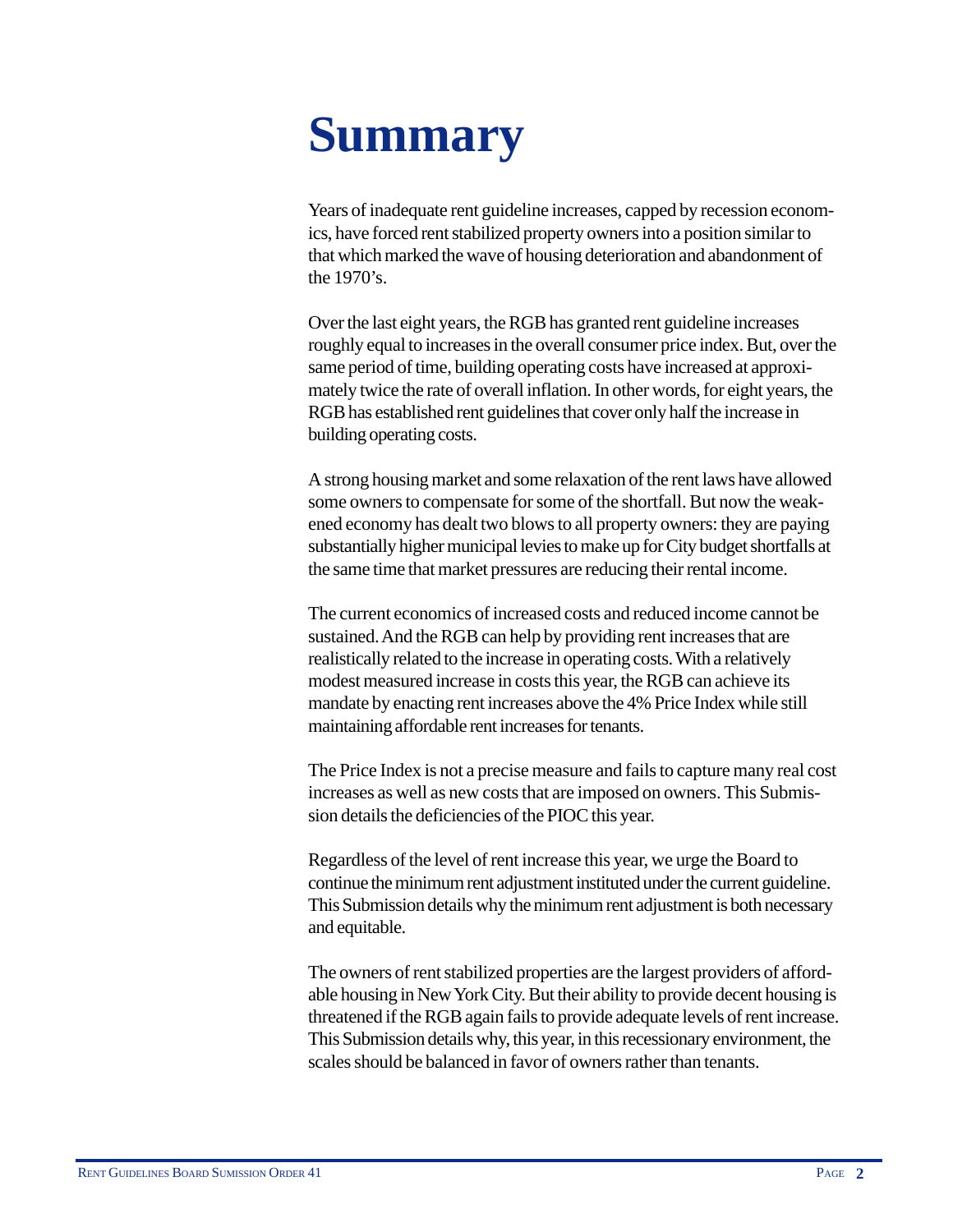## RENT GUIDELINES BOARD SUBMISSION ORDER 41

June 2009

### **Contents**

| <b>Rent Guideline Increases Must be Realistically</b>                                                                          |  |
|--------------------------------------------------------------------------------------------------------------------------------|--|
| This Year's Rent Guidelines Should be Based                                                                                    |  |
| <i>Inadequate Guideline Increases Have Put</i>                                                                                 |  |
| To Save Affordable Rental Housing the RGB Must Continue the<br>Minimum Rent Adjustment and Provide Realistic Rent Increases 13 |  |
|                                                                                                                                |  |
| 17                                                                                                                             |  |



123 William Street, 14<sup>th</sup> Floor New York, NY 10038-3814 **Tel:** 212.214.9200, **Fax:** 212.732.0617 **Web:** *http://www.rsanyc.org*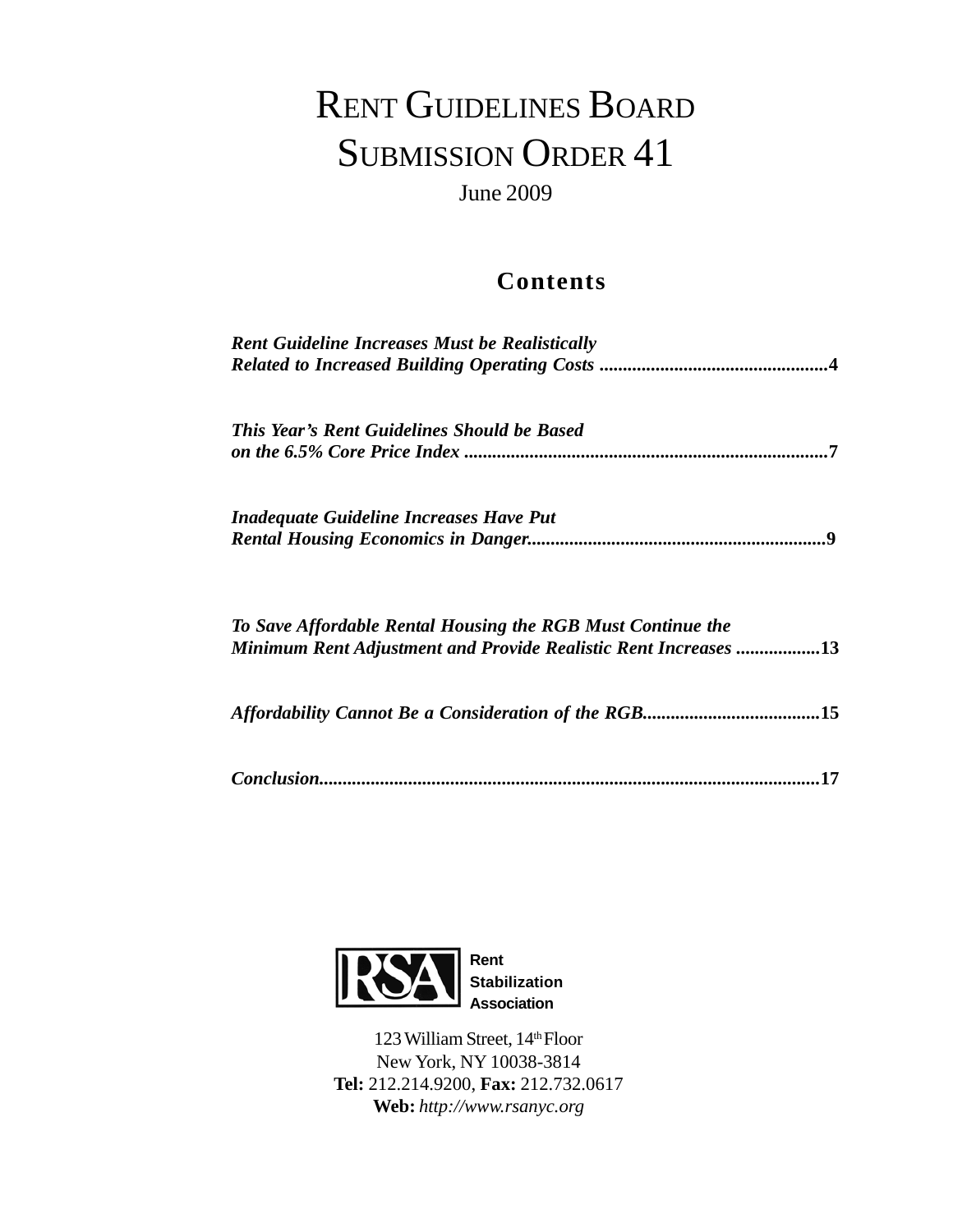## *Rent Guideline Increases Must be Realistically Related to Increased Building Operating Costs*

The RGB has a legal mandate to maintain the health of the housing industry. The RGB is required to consider a number of factors related to the health of the industry. While it was not contemplated and is not mentioned in the law, the Price Index of Operating Costs (PIOC or Price Index) has, almost from the inception of rent stabilization, been a major determinant of the Board's actions.

For more than thirty years, property owners could reliably count on a one-year guideline increase that was only slightly less than the increase in operating costs as measured by the PIOC. Since 2000, however, the one-year rent guideline increase has amounted to only half of the increase in building operating costs. Specifically, the average increase in the one-year guideline since 2000 has been 3.6% compared to a 7.2% annual increase in the PIOC (*see Figure 1 below*).



#### **Figure 1** Source: NYC Rent Guidelines Board Reports 1970-2009.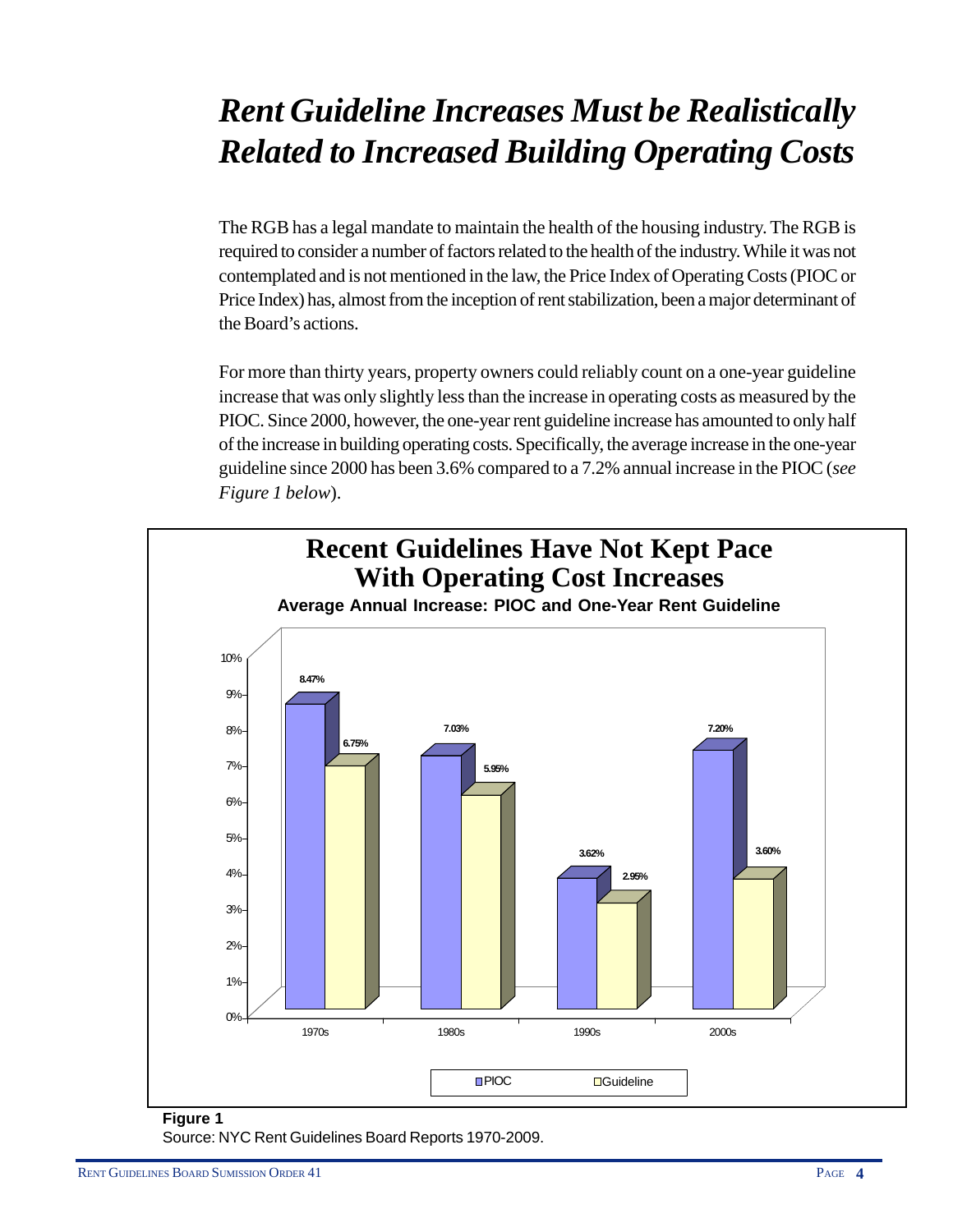In other words, since 2000, rent guideline increases have forced building owners into economic jeopardy by allowing them to recoup only half of the increase in building operating costs.

Figure 2 also highlights the fact that this decade has been a period of extraordinarily high operating cost increases comparable only to the high inflation period of the 1970's. Yet, the average one-year guideline during this high inflation period has been approximately half the level of increase in a comparable inflationary time. In fact, the current rate of rent adjustment is almost as low as during the 1990's when building operating costs were increasing at half the current rate.

To highlight the disparity in the recent level of rent adjustments, Figure 2 illustrates that from 2000 to 2008, the one year rent guideline averaged only 56% of the Price Index, while throughout the history of the rent stabilization system, the one-year guideline averaged 80% or more of the Price Index.

### **Recent Guidelines Are At Historic Lows**

| One-Year Guideline as a Percent of PIOC |     |  |
|-----------------------------------------|-----|--|
| 1970 - 1979                             | 80% |  |
| 1980 - 1989                             | 85% |  |
| 1990 - 1999                             | 84% |  |
| $2000 - 2008$                           | 56% |  |

**Figure 2 Source:** NYC Rent Guidelines Reports 1970-2009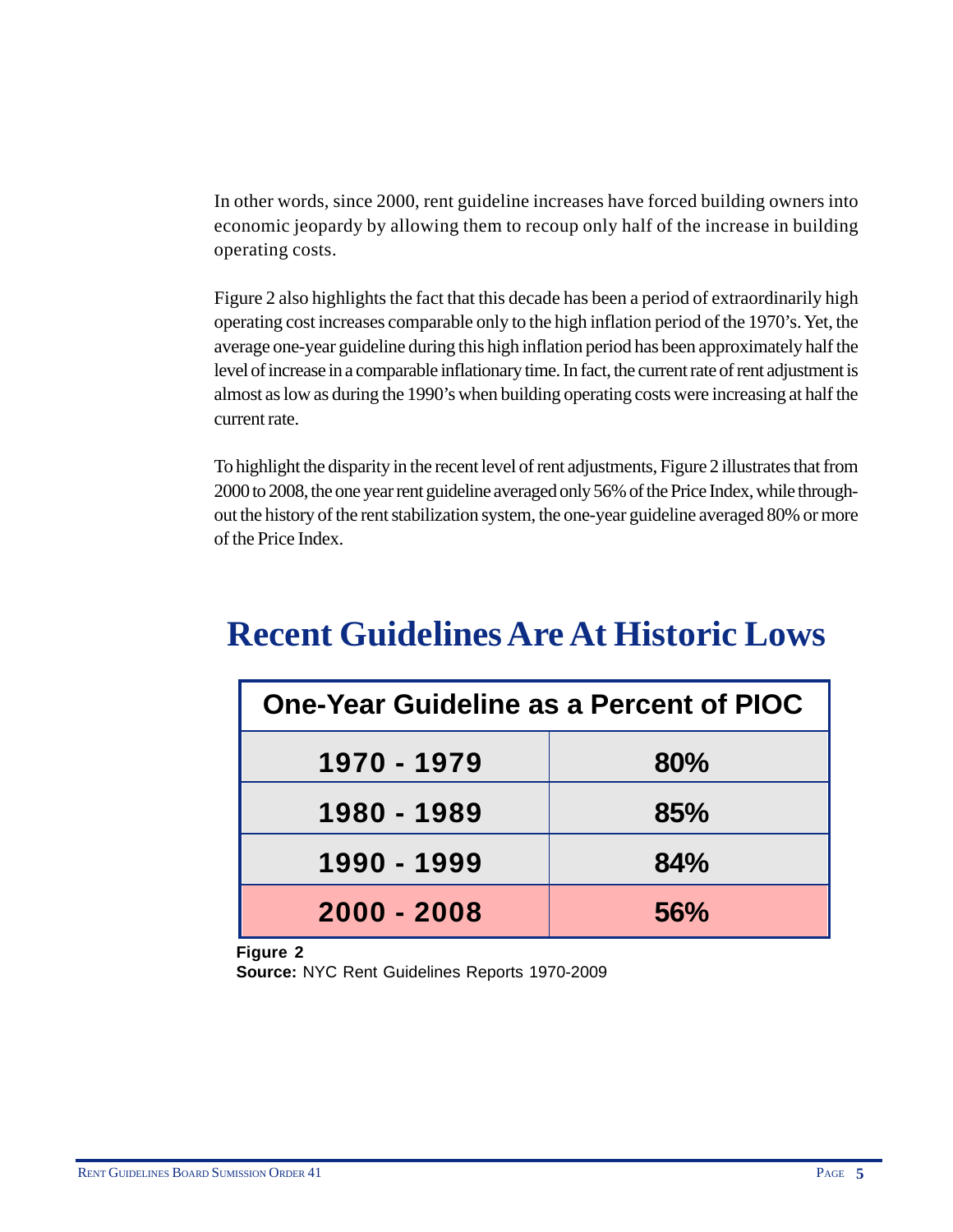Not only have recent guidelines been low relative to the PIOC, they have also been low compared to historic levels of rent adjustment. Figure 1 on the prior page also indicates that the only period in which rent guideline have been lower than in recent years (since 2000) was in the decade of the 1990's when inflation was very low both in terms of the CPI as well as the PIOC.

The recent pattern of rent increase adjustments also sharply contrasts with the historic norm in which the one-year guideline has equaled more than 80% of the PIO. As shown in Figure 2, prior to 2000, through periods of high inflation and low inflation, the one-year guideline has consistently provided rate increases equal to at least 80% of the PIOC. Only in the current decade have levels of rent adjustment fallen below their historic norms.

While there has been no explanation for the inadequacy of recent guidelines, the consequences of inadequate guidelines are readily apparent.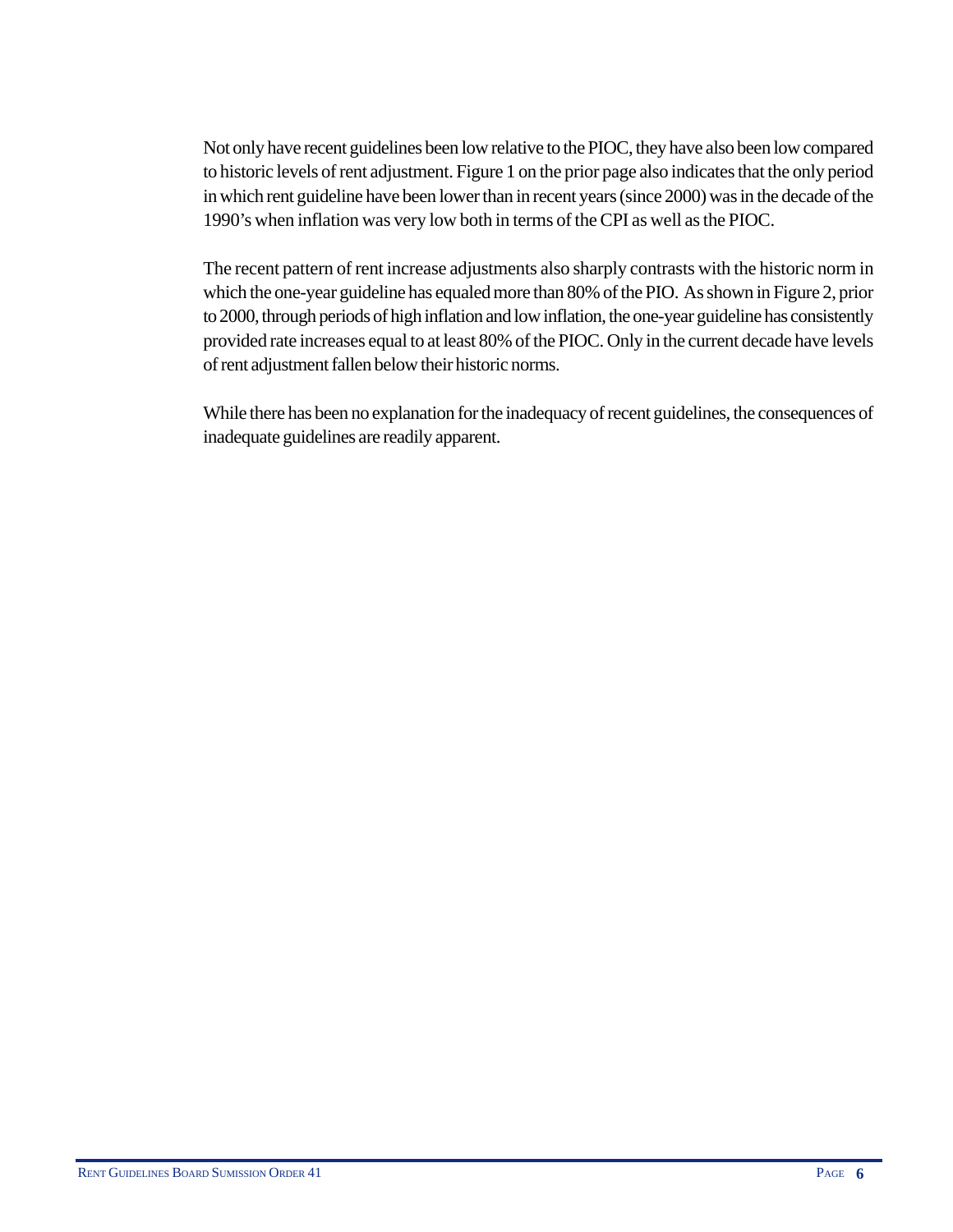## *This Year's Rent Guidelines Should be Based on the 6.5% Core Price Index*

 This year's relatively low 4% Price Index is purely the result of steep drop in oil prices and does not accurately reflect the true cost pressures faced by property owners. The core PIOC of 6.5%, which excludes volatile components like oil and electricity, is more consistent with past and projected building operating cost increases. The core PIOC is projected to increase by a staggering 9.1% next year.

The Board should also bear in mind that the PIOC is a stagnant market basket of goods and services which has not been updated since 1983. In the interim, government mandates have significantly increased building operating costs. Figure 3 below highlights just some of the costly requirements imposed on property owners since the PIOC was last updated.

The costs imposed by these government mandates are not incremental costs: they are 100% increases which add new costs to the bottom line and are not adequately reflected by the increase measured in the PIOC.

Each year witnesses new requirements not reflected in the Price Index. This year, for instance, as a result of new City requirements, the cost of mandated elevator inspection tripled.

In addition, as a result of Court rulings, property owners are now responsible for the eradication of bed bugs, which have become a plague throughout New York, even though tenants are responsible for creating the infestation. The cost of exterminating bedbugs is enormous; roughly double the cost of roach extermination. Yet, some Court rulings have held owners liable for rent reductions even after a finding that the owner diligently tried to cure the infestation.

### **Costs Not Included in The Price Index**

- Building Facade Inspections
- Code Enforcement Re-inspection Fees
- Lead paint abatement costs
- DEP recycling regulation costs
- HPD annual building registration fees
- DEC oil tank registration fees
- DHCR/DOF annual rent stabilization fees
- Fire Department Fire Safety Compliance

#### **Figure 3**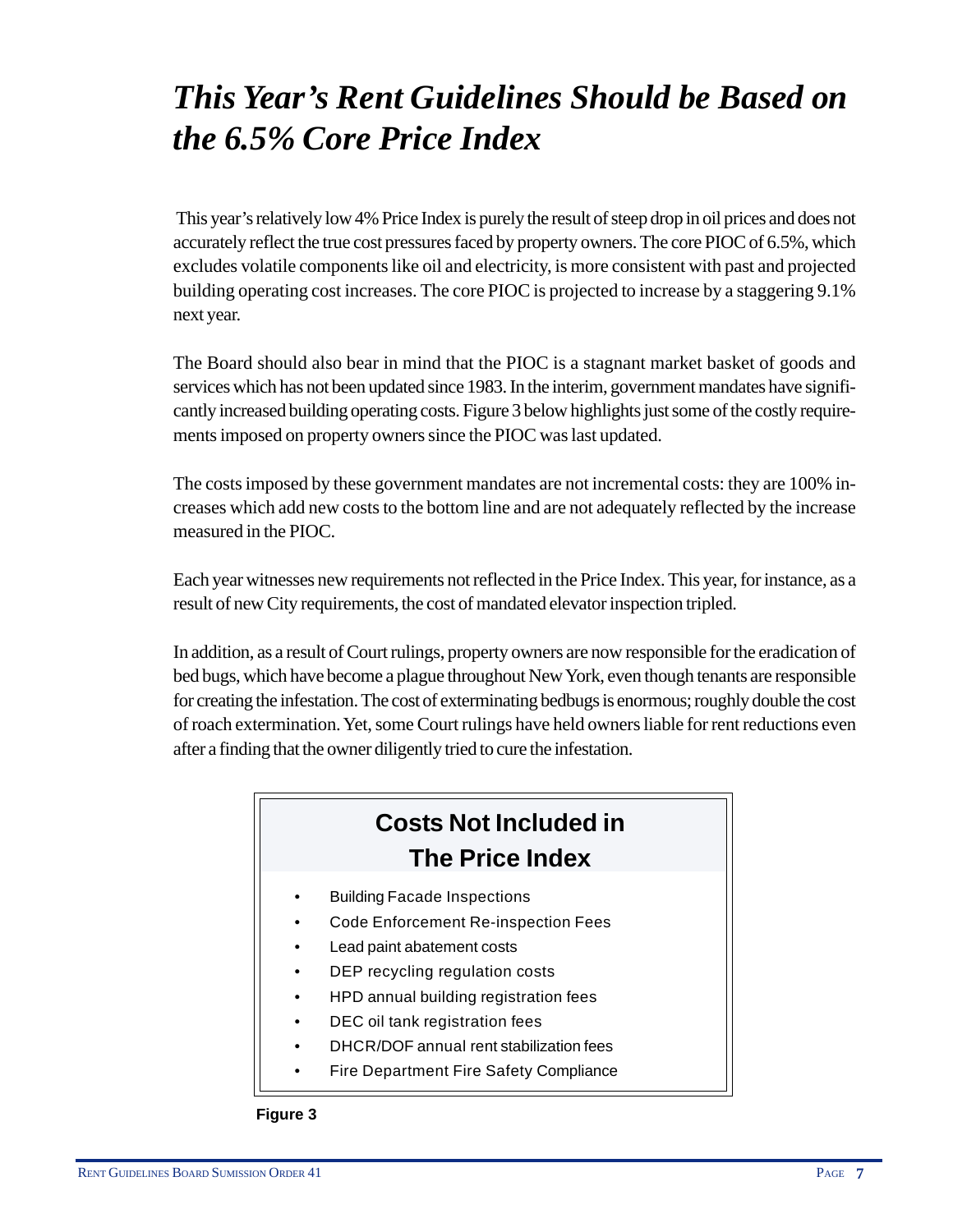Individually, these additional costs may seem minor, but they are not, and they add up. The cost of a bedbug extermination in one apartment in the Bronx is approximately double the average net operating income available from that apartment in one month.

A 4% increase in operating costs is not in itself insignificant. And we ask the Board to consider that actual operating costs have increased at a higher rate. In addition, operating costs are likely to continue increasing at rate significantly higher than the CPI, as they have in the past.

As is evident in Figure 4, real estate taxes and water and sewer charges have been escalating dramatically. These municipal charges now account for approximately one-third of all building operating costs and are all but certain to continue the steep increases of recent years. All other things being equal, building operating costs will likely continue to increase substantially above the rate of general inflation.

A relatively low Price Index this year should be viewed as an opportunity to compensate owners for inadequate past guidelines and to mitigate the need for even higher rent increases in the future.



**Cumulative Average Increase of Real Estate Taxes and Water & Sewer Charges 2000-2009** 

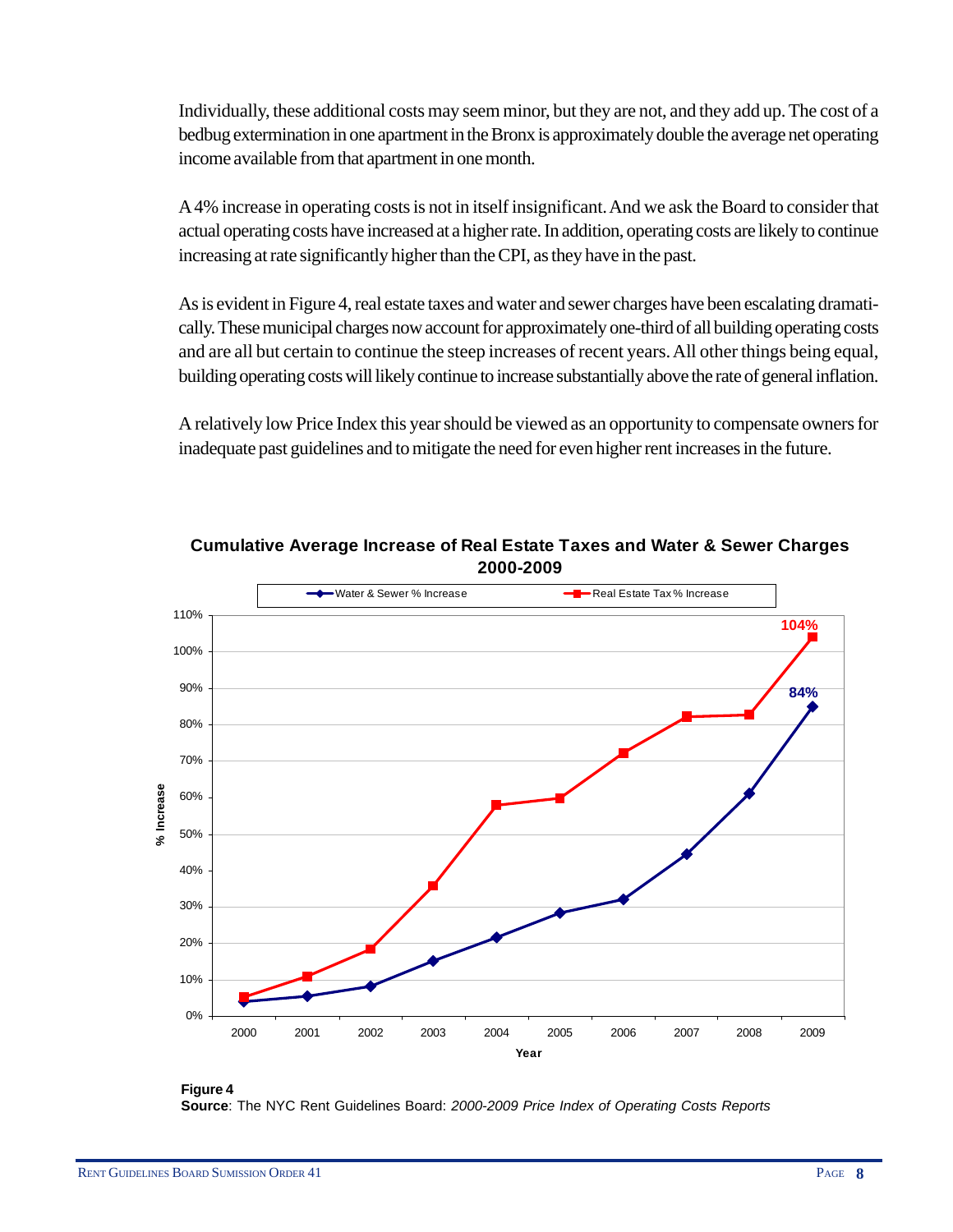## *Inadequate Guideline Increases Have Put Rental Housing Economics in Danger*

The building economics data provided to the RGB makes it clear that rental housing economics have deteriorated as rent guidelines have failed to keep up with operating cost increases since 2000. The income and expense data filed with the City's Department of Finance and provided by staff to the RGB each year clearly highlight this economic deterioration.

From 1989, when such data was first available, until 1999 these indicators showed a gradual improvement in building economics (*please see Figure 5 below*). Beginning in 2000, however, these indicators turned negative, coinciding with the period of inadequate rent guideline increases.

Despite some improvement reflected in the 2006 and 2007 data, operating ratios in 2007 were approximately back to the levels in 1990 when such data was first collected and which, as acknowledged by staff reports at the time, was as a period of very dire housing economics.





#### **Figure 5**

**Source:** NYC Rent Guidelines Board 2009 Income & Expense Report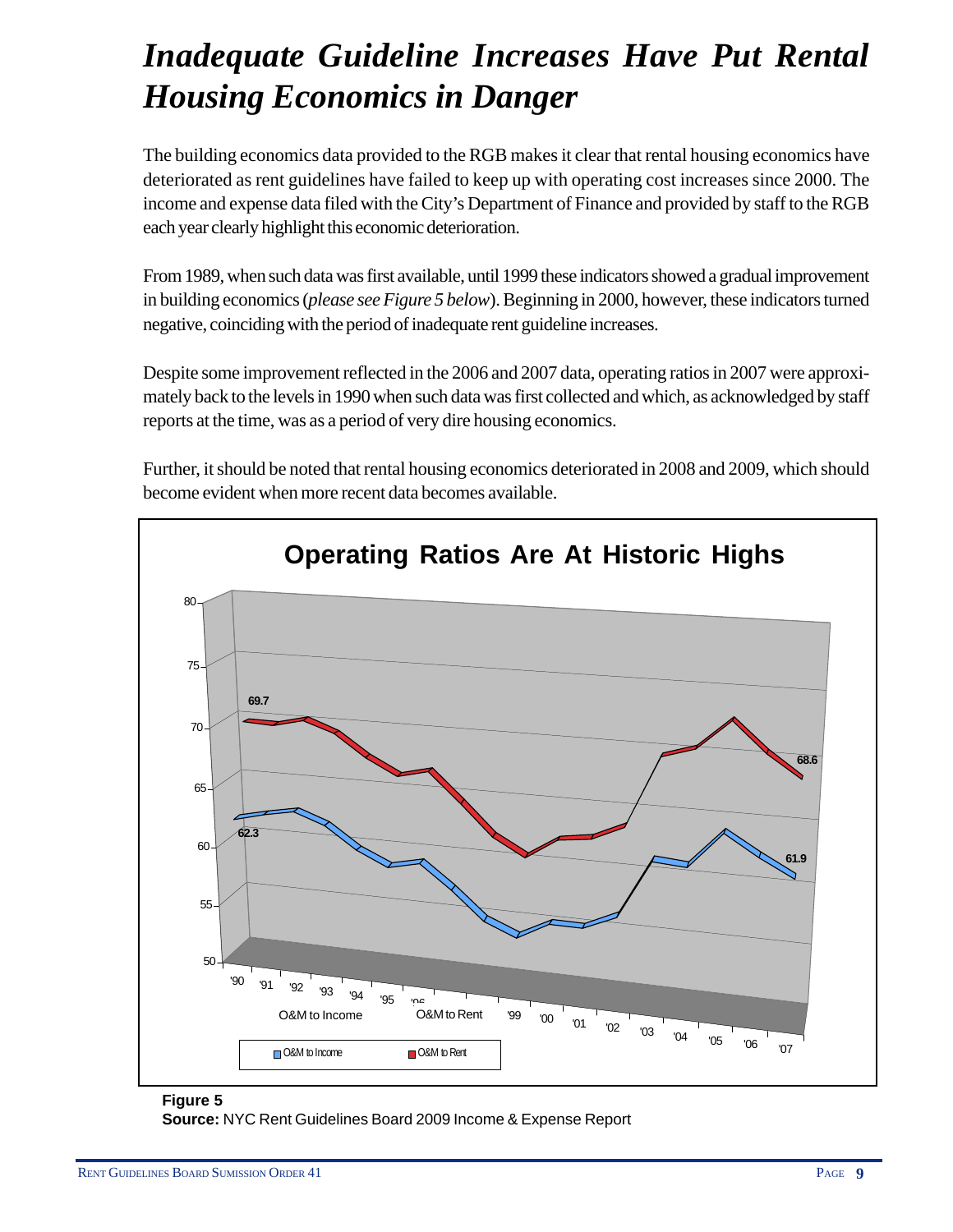Building operating ratios are one measure of the health of the housing. Operating ratios are expressed as a percentage of building income or rent consumed by the operating costs measured by the Price Index. The lower the ratio, the better because lower ratios mean there is more revenue available for profit, to finance a mortgage and to pay for building improvement.

While the Chart above expresses operating costs based on "audited" expenses, absolute operating ratios are much higher (the RSA has consistently voiced its opposition to the use of adjusted numbers based on an audit that is now 15 years old and very likely to no longer be relevant). The unadjusted operating ratio based on the 2007 data is 67.9% compared to the audited ratio of 62.3%.

Even the un-audited numbers fail to reflect how precarious the state of the housing industry really is. Looking at the median, rather than the average, operating ratio, we find a median operating ratio of 72% compared to the average ratio of 68%. That means more than half the buildings in the City have extremely slim operating margin.

One way to view the significance of these high operating ratios is to compare the New York City numbers to national averages. Each year, the Institute of Real Estate Management (IREM) conducts a survey of multifamily rental properties which yields results that are quite similar to the data collected through RPIE statements. As indicated in Figure 6, the IREM survey shows that operating ratios across the country are significantly lower than in rent stabilized New York properties.



#### **Figure 6**

**Source:** Institute of Real Estate Management – *Income/Expense Analysis-Conventional Apartments Trend Report* The NYC Rent Guidelines Board – *2009 Income and Expense Study*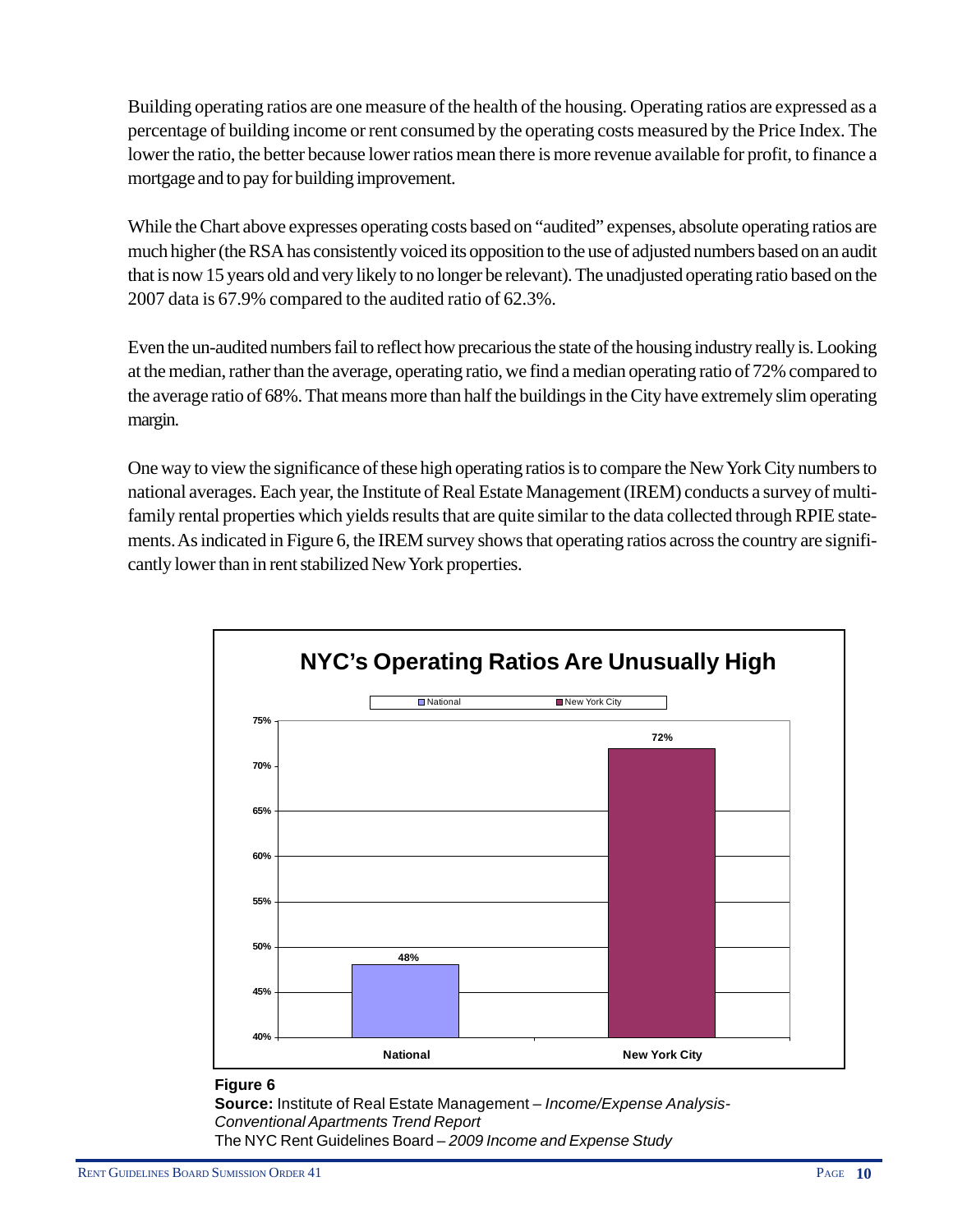Other economic indicators tell the same story. Net operating income (NOI) is the dollar amount left over to cover debt service, capital improvement costs and profit after paying for operating costs.

The absolute dollar value of net operating income is critical to sustaining affordable housing. While the average net operating income in core Manhattan \$575 month per apartment, the average NOI in the Bronx is only \$183 per month per month. Such a small amount of net operating income, especially in smaller buildings, makes it extremely difficult to finance debt for improvements or pay for extraordinary repair costs when they occur. The stark difference between core Manhattan and the Bronx also highlights the fact that while Manhattan properties may appear to be profitable, there can be no question that the large stock of affordable housing outside the Manhattan core is barely hanging on.

The recent deterioration of regulated housing economics has coincided with and is directly related to the relatively low rent guidelines enacted since 2000.

It must be noted that the deteriorating condition of rent stabilized housing in recent years has occurred despite the availability of revenue, in addition to rent guideline increases, as a result of a State-mandated vacancy allowance of 20% and the ability to achieve de-regulation or market rents in certain circumstances. This indicates that the additional sources of income are insufficient to offset the losses imposed by the inadequate rent guideline increases of recent years.

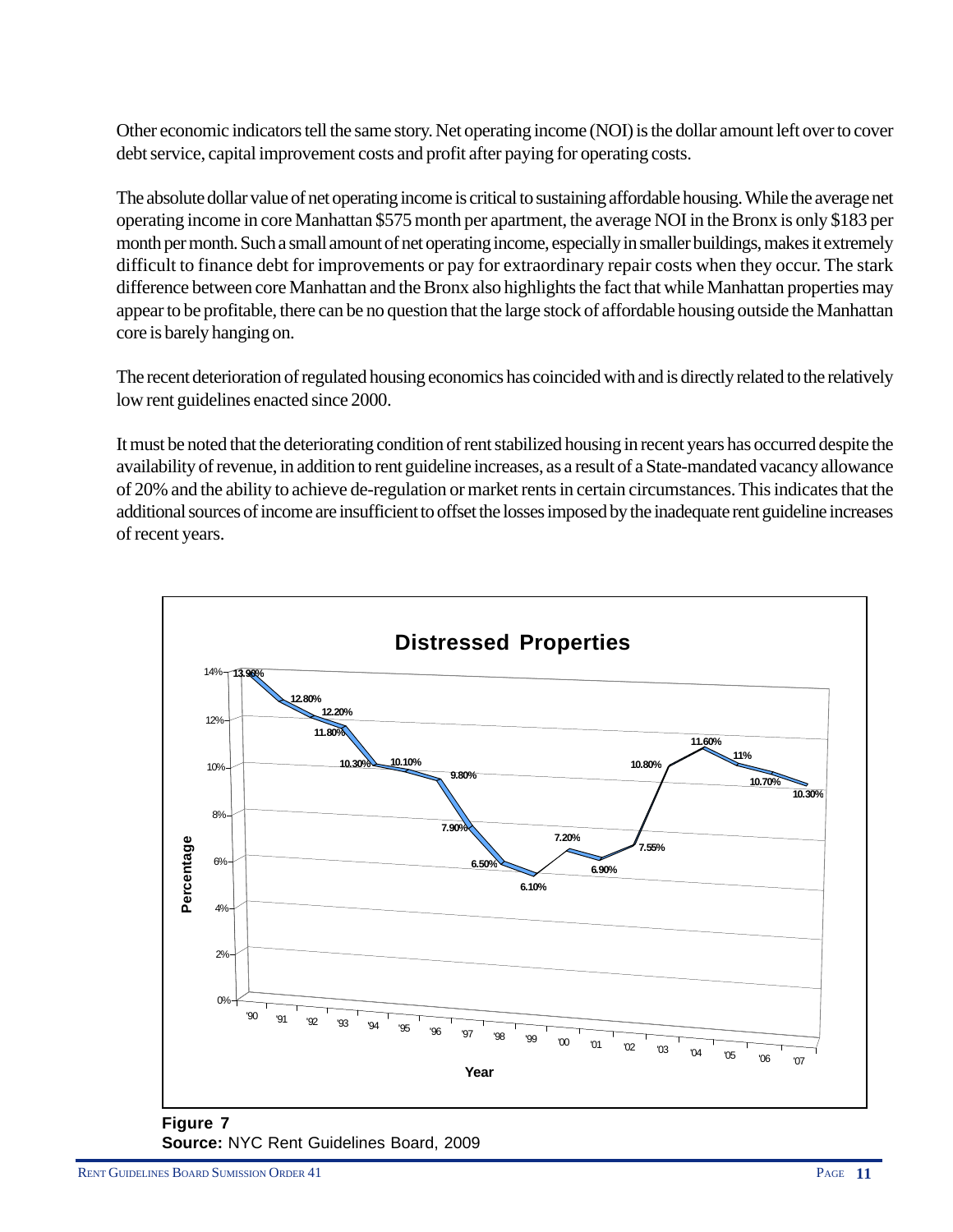While last year's drop in oil prices brought some relief to property owners, the long-term trend is clear. As reflected in the core PIOC, building operating costs will continue to increase at levels far above the overall increase in the consumer prices.

Operating costs are rising faster than income. As a result, approximately 10% of stabilized buildings were operating in the red as of 2007. With the more recent deterioration of housing economics, the number of distressed properties has certainly increased and it is only a matter of time before an increasing number of buildings fall into a state of disrepair and economic jeopardy.

It is not coincidental that the number of distressed properties, from a low of approximately 6% in 1999, increased to more than 11% in 2004 and remained above 10% in 2007 at the same time that the RGB enacted one inadequate rent guideline after another (*see Figure 7*).

This year's rent guidelines must be relatively higher than in recent years to acknowledge the precarious economic position of the providers of this city's affordable housing.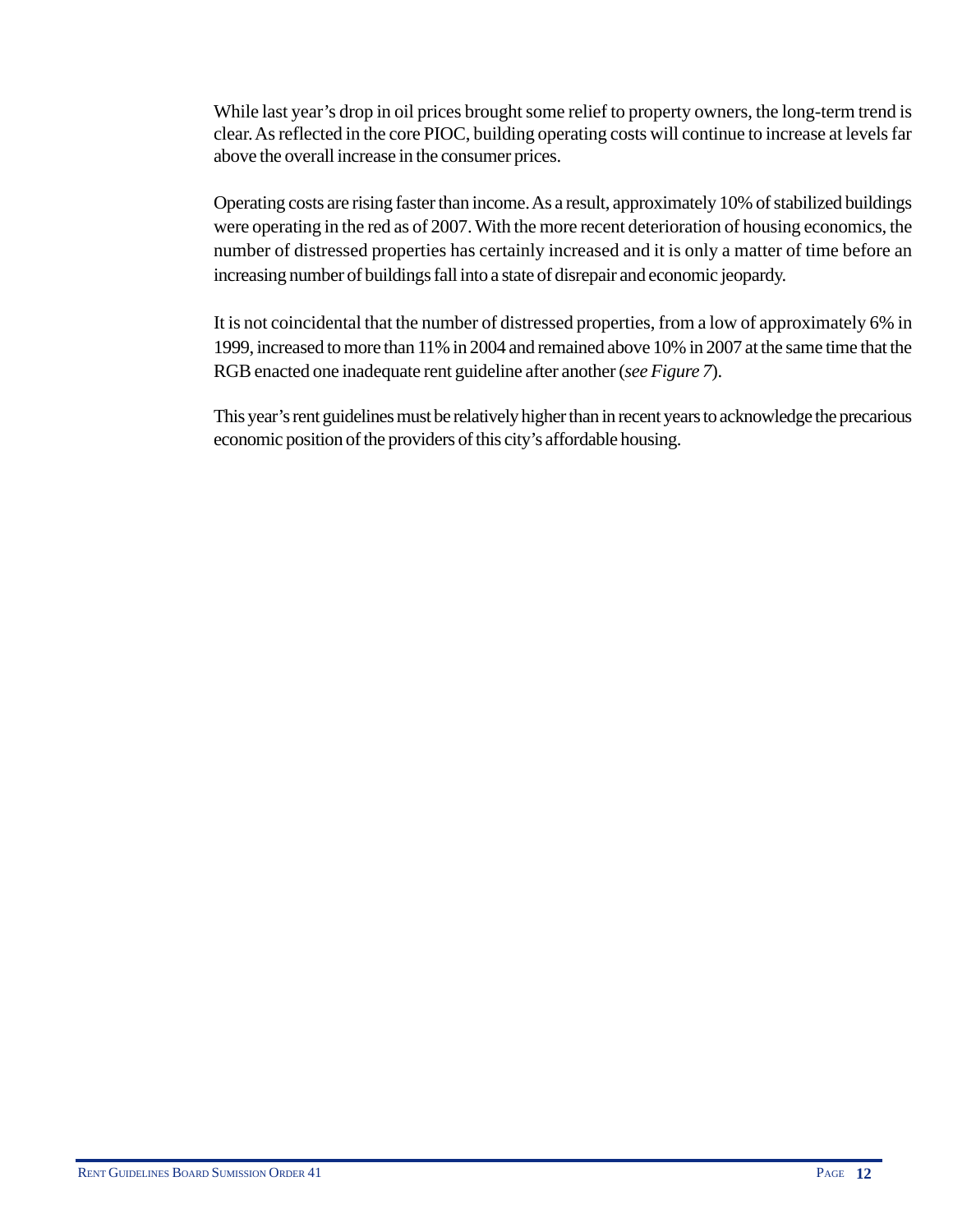## *To Save Affordable Rental Housing the RGB Must Continue the Minimum Rent Adjustment and Provide Realistic Rent Increases*

Another way to view the inadequacy of recent rent guidelines is in relation to the range of commensurate rent adjustments provided each year by the RGB staff. The commensurate rent adjustment formulas, calculated by RGB staff, indicate the level of rent guidelines needed to keep owners whole in the face of rising costs reflected in the Price Index. The commensurate adjustment formulas vary in their assumptions regarding whether or not net operating income is adjusted for inflation and whether or not the revenue from vacancy increases is factored into the formula.

In seven of the last nine years, the one-year rent guideline has fallen below or at the very bottom of the range of possible commensurate rent adjustments (*see Figure 8 below*). In 2002, the 2% one-year guideline increase was actually above the commensurate range because the Price Index was zero. That "extra" increase was more than obliterated in the following year when the Price Index soared to nearly 17% and the one-year guideline was only 4.5%.



### **Guidelines Below PIOC and Commensurate Range**

**Figure 8 Source:** *The NYC Rent Guidelines Board*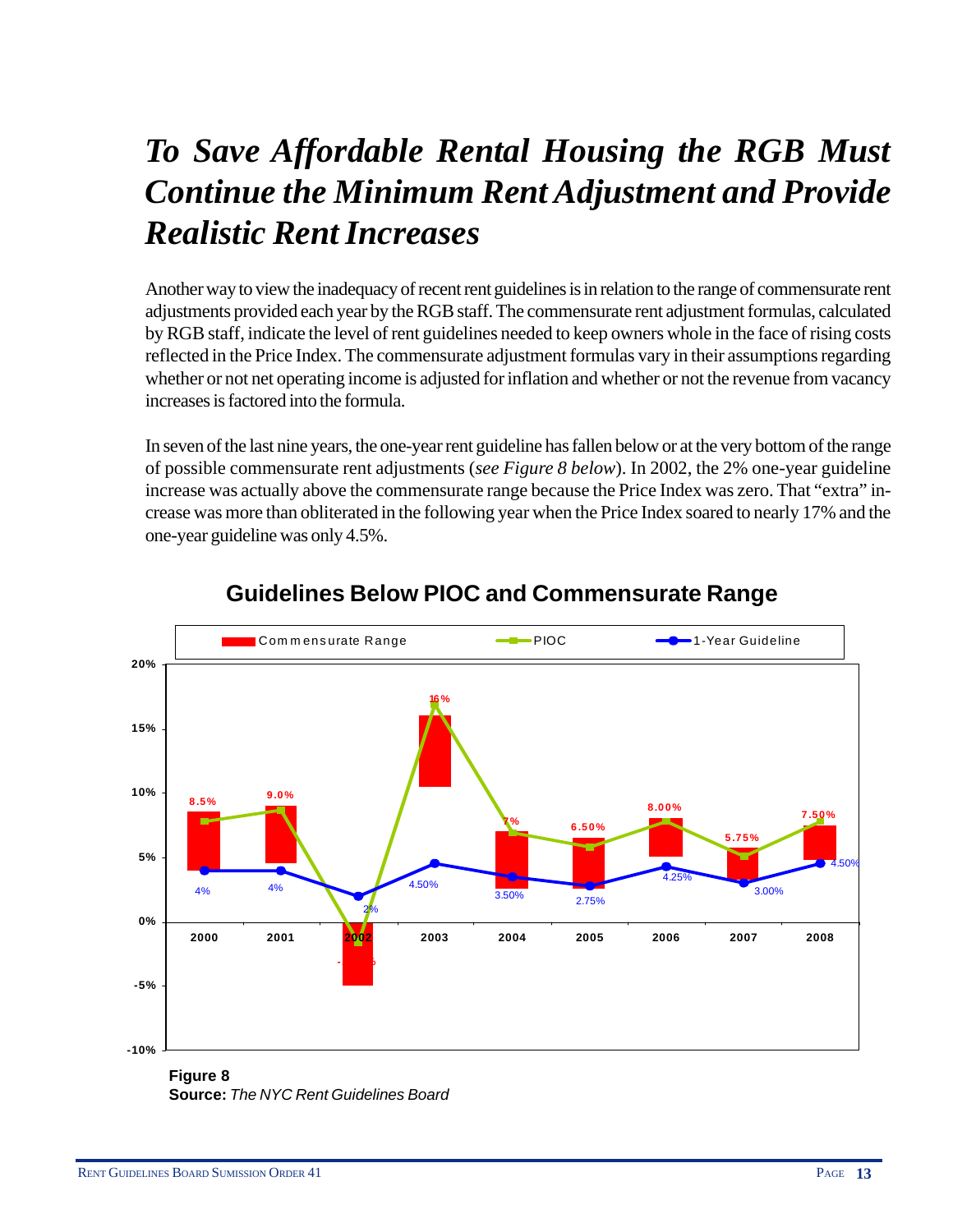In other words, recent rent guideline increases have not even come close to providing property owners with the revenue they need to meet increased operating costs.

This year, the commensurate rent adjustments based on the 4% Price Index range from 1.75% to 5% for a one-year lease and from 2.5% to 8% for a two-year lease.

We have argued in this Submission that recent rent guidelines at the low end or below the commensurate rent adjustments have resulted in the economic deterioration of regulated housing, despite the availability of revenue from additional sources.

It is critical that the RGB use this opportunity to make-up for the inadequacy of rent guidelines over the last nine years. There has long been a theory of RGB methodology which calls for "steering a more normal level of adjustment that indicated by the short term movements of the Price Index." Thus, in 2003, the RGB ignored a real spike of approximately 17% in the Price Index and approved a meager 4% one-year guideline. In 2002, the RGB ignored an apparently negative Price Index and approved an equally meager 2% one-year increase.

In the same sense, we ask the RGB to consider a history of inadequate guidelines, the near certainty of significant future cost increases and the current 6.5% core PIOC in determining that this year's rent guidelines should be 6.5% for a one-year lease and 9.5% for a two-year lease.

In addition, we ask that the RGB approve a minimum rent adjustment, as was done last, year, in the amount of \$65 for a one-year lease and \$95 for a two-year lease.

For the large universe of apartments renting for less than \$762 per month outside of core Manhattan, a minimum rent increase is necessary to generate the revenue required to cover increased operating costs, because a percentage increase on a low rent does not generate as much income as the same percentage applied to a higher rent.

A minimum rent adjustment is also justified by the rent skewing which is a hallmark feature of rent stabilization and a result of long-term occupancies. While a minimum rent adjustment addresses long-term occupancies, we urge the Board not to limit the adjustment to long-term tenancies, as was done last year. This only over-complicates guideline calculations and creates opportunities for rent challenges and penalties based on hyper-technicalities.

A minimum rent adjustment without restrictions would address long-term tenancies but would not apply to recent move-ins because of market constraints. Therefore, we recommend that, in addition to any across the board guideline increase, the RGB adopt a minimum increase of \$65 for a one-year lease and \$95 for a two-year lease, without limitation.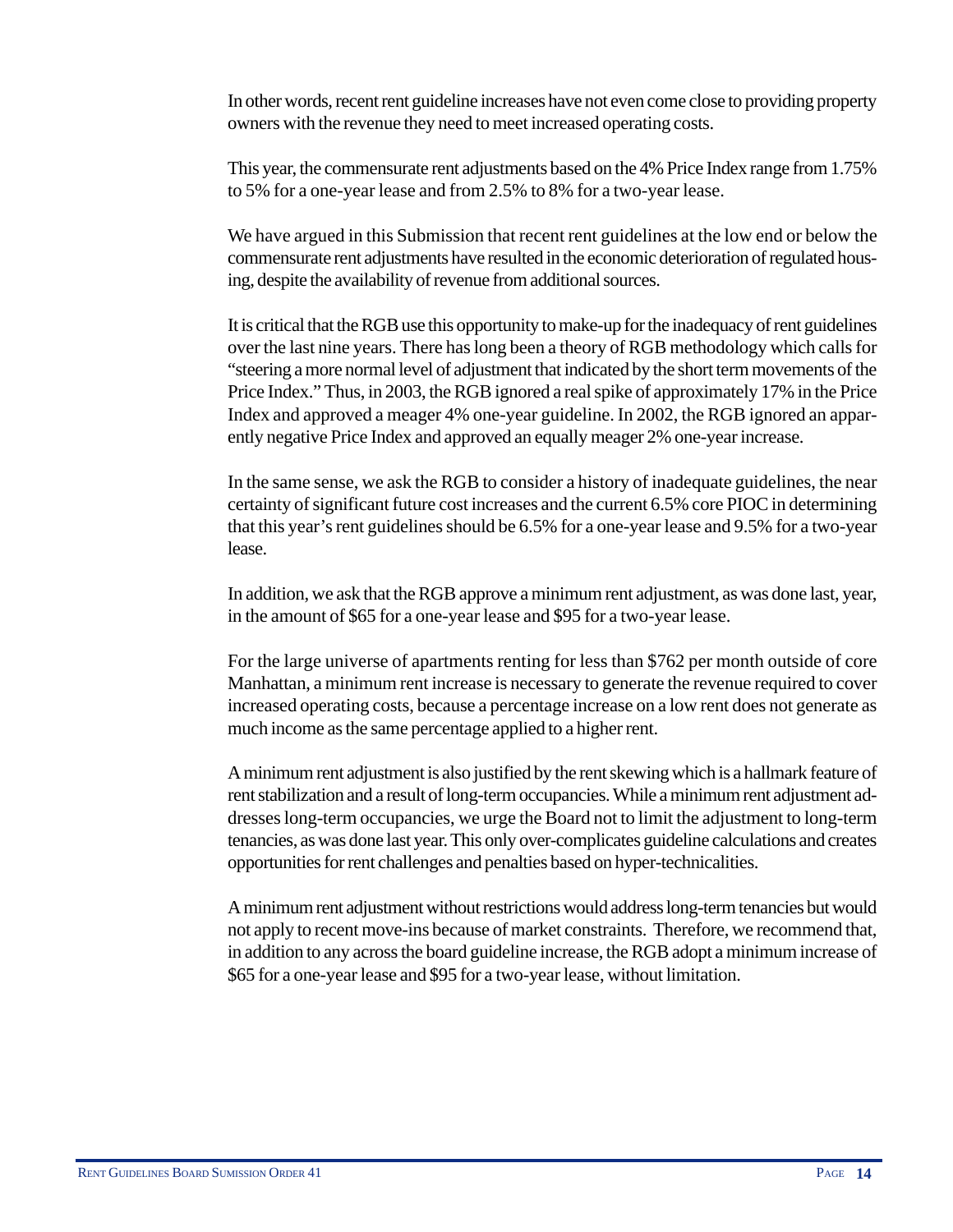### *Affordability Cannot Be a Consideration of the RGB*

Despite the need for rent increases to meet ever increasing building operating costs, some RGB members routinely cite the need to balance the need for increased rents against the ability of stabilized tenants to pay those rents. The concept of balancing the need for rent increases against an ability to pay is wrong for several reasons.

First, housing affordability is by no means a critical issue for the majority of the renter population. Where affordability is an issue, it is not a problem of high rent, but low income. And the issue of affordability affects fewer households than commonly perceived. Even the Community Service Society, in testimony provided to this Board, concedes that a realistic analysis shows that the number of rent-burdened households is closer to 15% than the 25% figure commonly cited.

When the low –income, high rent burden households are removed, analysis shows that the vast majority of rent households have rent to income ratios substantially below the national and City averages. In other words, there simply is no "housing affordability crisis" for the typical middle income or moderate income renter. And to the extent that some renters do face a high rent burden, this is not a matter that the RGB can correct.

Second, the role of RGB is to maintain the health of the housing industry, not to provide affordable housing. These goals are mutually exclusive and cannot be addressed by the same agency. The RGB was established by the Legislature for only one reason: to provide rent increases to meet operating costs. There are many other agencies and programs whose purpose it is to address housing affordability.

Finally, posing the matters before this Board as a choice between owner and tenant interests adds to the acrimony of tenant/owner relationships and feeds the chaotic climate in which these deliberations take place. The RGB should unapologetically acknowledge the role it plays in the rent stabilization system: that of providing the rent increases necessary to help property owners provide decent housing.